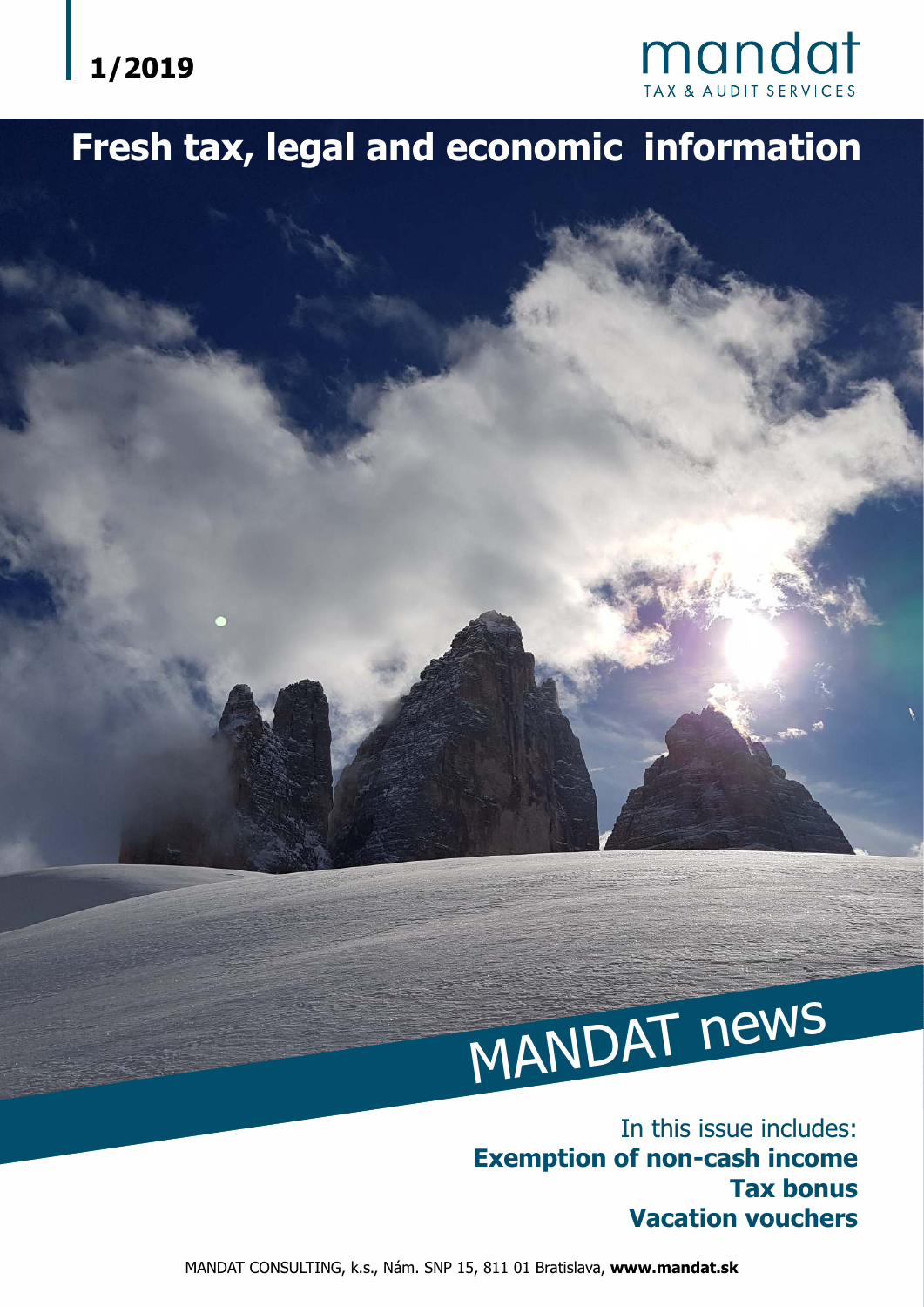# mandat

#### **EXEMPTION OF NON-CASH INCOME IN THE FORM OF ACCOMMODATION**

#### **SERVICES PROVIDED TO EMPLOYEES**

Taking into account the increasing employers' demand for quality workforce, the government has decided to support labour migration within the Slovak Republic. This support has two forms:

- **Exemption of a part of non-cash income in the form of accommodation services**
- **Extension of tax-deductibility of costs of such accommodation**

The essential condition is that the employer must engage in multiple-shift production activities.

For an employee, such non-monetary income up to EUR 60 may be exempt, with effect from 1 January 2018. An employee is therefore entitled to apply this exemption in his/her annual settlement and/or tax return for the year of 2018.

Furthermore, the amendment stipulates that any tax loss incurred in connection with the operation of a facility for employees' accommodation is not tax deductible.



Robert Jex e-mail: **robert.jex@mandat.sk** Tel.: +421 2 571042-13

**Tarix** 

# **TAX BONUS**

The Parliament shall also discuss a proposal presented by MPs seeking to double the amount of tax bonus for a dependent child under 6 years. Estimated effectiveness is from 1 April 2019. It would mean that employees would be able to utilize the increased tax bonus already for the month of April 2019.  $\overline{\phantom{a}}$ 

# **VACATION VOUCHERS**

On the second attempt, the Parliament adopted an amendment to the Tourism Promotion Act, introducing the issuance of vacation vouchers. This amendment also indirectly amends the Income Tax Act and the Labour Code.

Vacation vouchers will have the form of a monetary allowance. The obligation of employers to provide such allowance or vacation voucher depends on the number of employees. If an employer employs more than 49 employees and they ask for the provision of the allowance, the employer i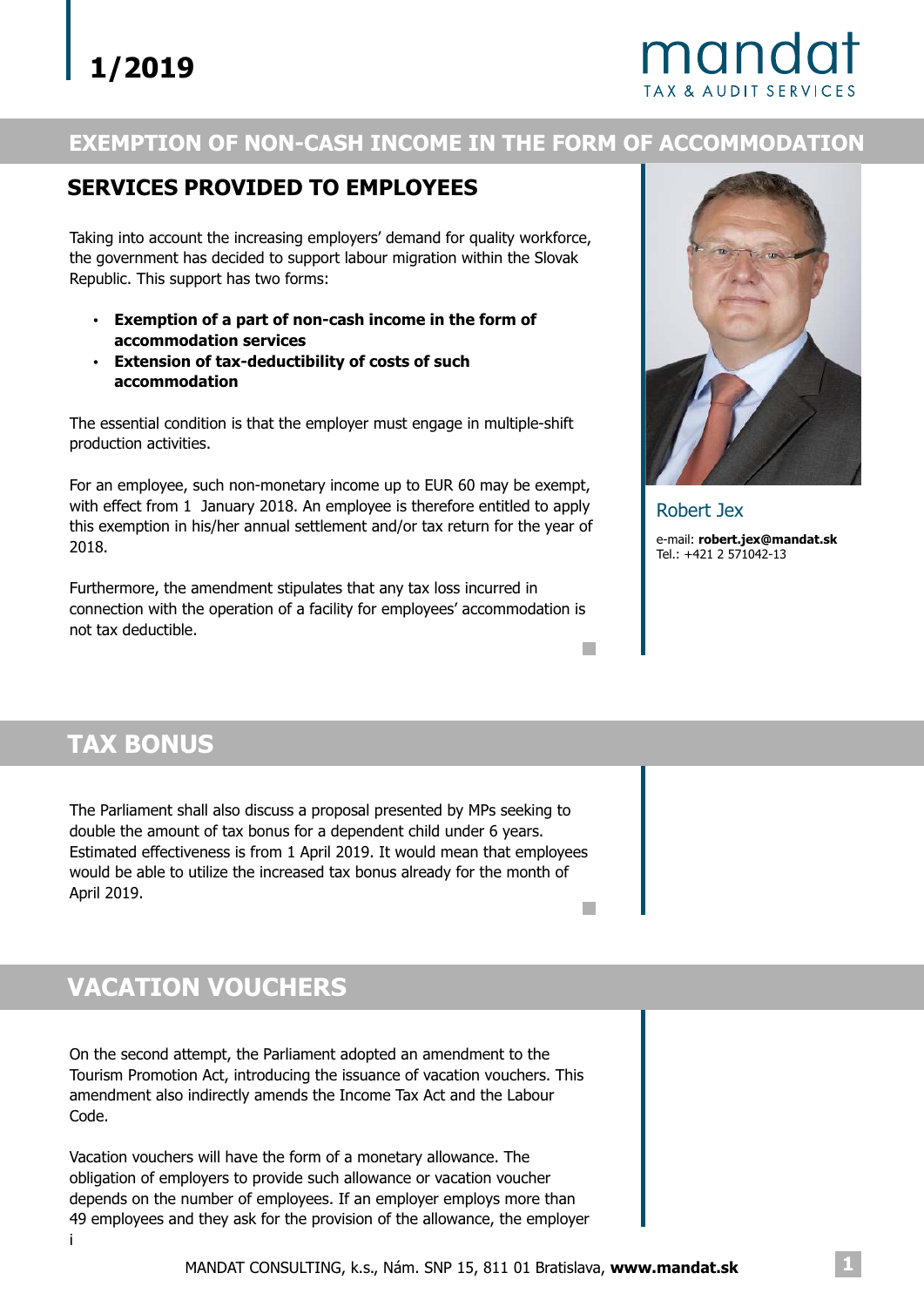# **1/2019**

mando TAX & AUDIT SERVICES

# **VACATION VOUCHERS**

s obliged to provide it. The employee requesting the allowance must be employed continuously for at least 24 months by the same employer; he/she may apply for the allowance at one employer only.

Employees are obliged to furnish prove of any eligible expenses by means of accounting documents within the period of not more than 30 days after the end of the vacation. Unless agreed otherwise, the allowance is provided upon the next pay-out date.

The maximum amount of allowance is EUR 275, i.e. 55 % of the maximum amount of EUR 500. The allowance in this amount is a tax-deductible cost of the employer. As regards the employee, it is a tax-exempt income, not subject to any tax obligations.

The employer can increase the allowance up to the full amount using resources from the Social Fund.



e-mail: **martin.siagi@mandat.sk** Tel.: +421 2 571042-14 Martin Šiagi

 $\mathcal{C}^{\mathcal{A}}$ 

 $\Box$ 

## **NOT TO BE MISSED**

#### **Important dates**

Overview of important dates in the January-March 2019 can be found on our website:**http://www.mandat.sk**